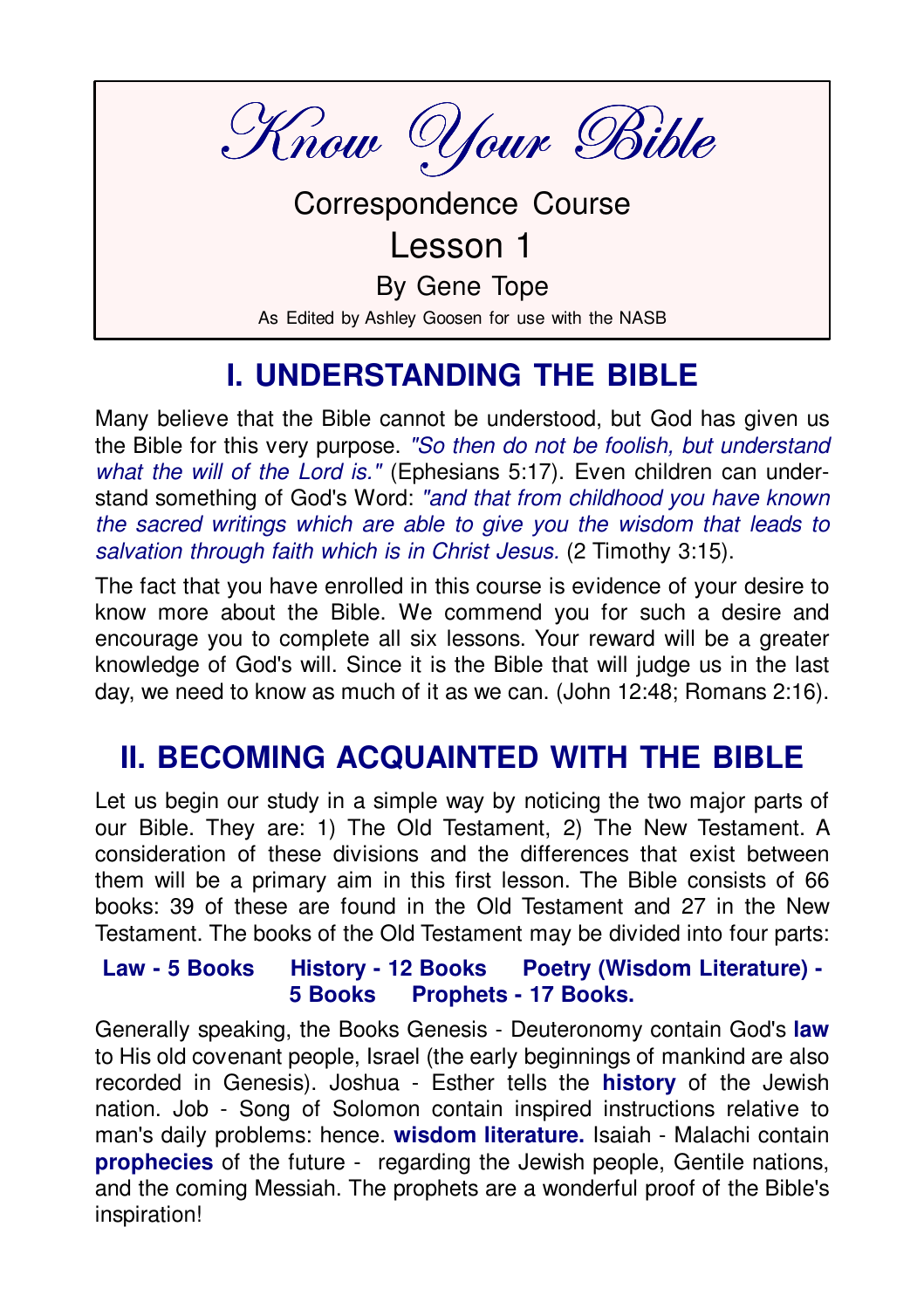The 27 books of the New Testament may also be divided into four parts:

#### **History - 1 Book Biography - 4 Books Letters - 21 Books Prophecy - 1 Book.**

Matthew - John are four gospels telling of Christ's life. His mission and sufferings. These inspired **biographies** tell us just about everything we know concerning Jesus' life and teachings. Acts is the **history** of the early church. This book tells us how people become Christians and how the church of Christ was begun, organized and spread. Romans - Jude are letters to Christians giving instructions on how to live and serve God.

Revelation, the New Testament book of **prophecy**, tells of events which John said "must shortly come to pass." In Revelation, we see the triumph of God's people over every evil, even Satan himself!

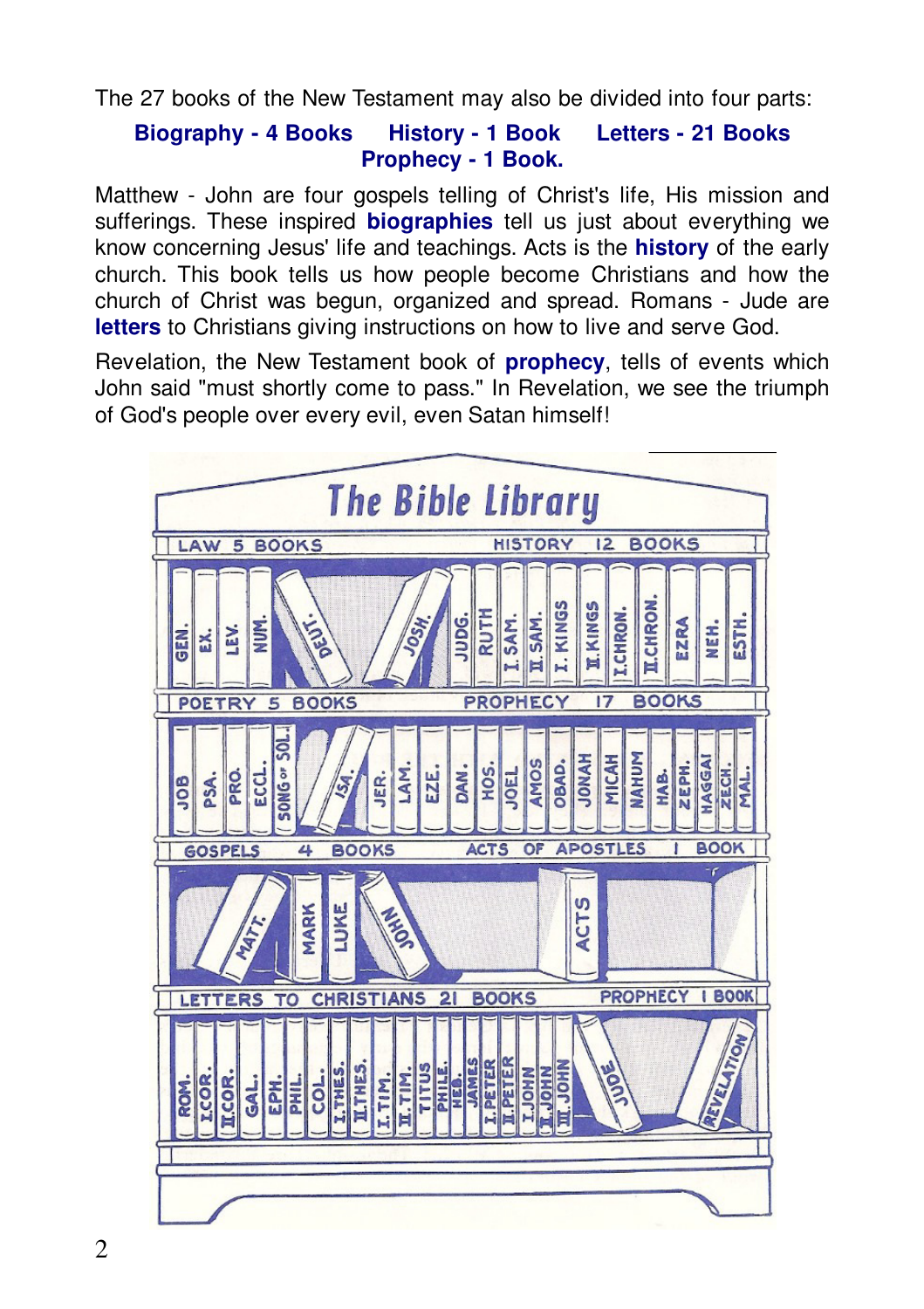

# **QUESTIONS ON SECTION 1**

## **YES or NO**

- 1. Does God want us to understand the Bible?
- $2.$ Can man understand the Bible?
- $3.$ The New Testament has more books than the Old Testament.
- 4. The New Testament contains the history of the Jewish nation.
- 5. We read of the life of Jesus in the New Testament.

### **FILL IN THE BLANKS**

- 
- 2. There are two major parts to our Bible. They are the

and the state of the state of the state of the state of the state of the state of the state of the state of the

- 3. There are books in the Bible; books in the Old Testament and books in the New Testament.
- 4. The first five books of the Old Testament may be called books of
- 5. The book of Genesis deals with the \_\_\_\_\_\_\_\_\_\_\_\_\_\_\_\_\_\_\_\_\_\_\_\_\_\_\_\_\_\_\_\_ of mankind.
- 6. through are the 12 books of history in the Old Testament.
- 7. Job Song of Solomon are called \_\_\_\_\_\_\_\_\_\_\_ or \_\_\_\_\_\_\_\_\_\_ \_\_\_\_\_\_\_\_\_\_\_.
- 8. There are books of prophecy in the Old Testament.
- 9. The \_\_\_\_\_\_\_\_\_\_\_\_\_\_\_\_ are a wonderful proof of the Bible's inspiration.
- 10. The life of Christ may be found in books of our New Testament.
- 11. The history of the early church may be found in the book of
- 12. Twenty-one letters were written to \_\_\_\_\_\_\_\_\_\_\_\_\_\_\_\_\_\_\_\_, telling them how to live.
- 13. The book of shows the triumph of God's people over evil.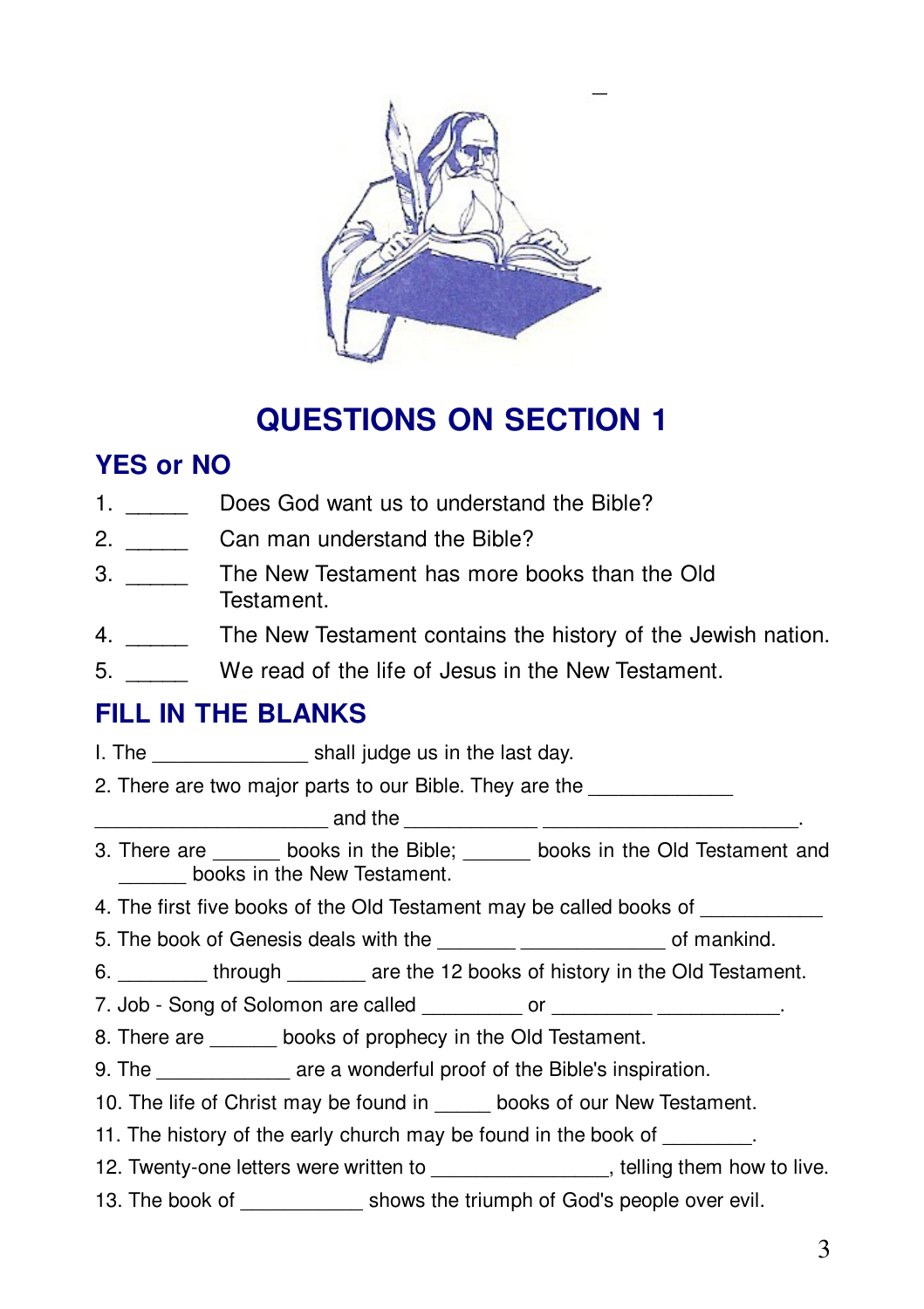# **II. THE DIFFERENCE BETWEEN THE OLD AND THE NEW TESTAMENTS**

"When He said: "A New Covenant. He has made the first obsolete." Hebrews 8:13.

We have thus far noticed that our Bible consists of an Old and a New Testament. Note also that the Old Testament law was given to the Jews. whereas the New Testament commands were given to all nations.

Another important difference to be noted is that the New Testament succeeded the Old Testament. God's people today are not under the Old Testament but the New. Let us be clearly understood:

God has given us the entire Bible, both Testaments, but the first He intended to be temporary, the second permanent. As an example, consider the man with a wife and child who decides to make a will. He leaves all his estate to them. As the years go by several other children are born into the family. Being a good father, he has planned to provide for these children as well. So, he writes a new will, changing it in some respects, and includes benefits for all of his family. Finally, he dies.

Which will do you think would come into effect? The last one. Even so, God has had two wills; one for part of his children, a later one for all of his family. When Christ came to earth the first will was still in effect. He came to bring a better will, the New Testament. When he died on the cross the first one was taken out of the way that the second will might come into force. Notice that this is exactly what the Book of Hebrews teaches us in chapter 9:15-17 (please read).

Now let us consider some other scriptures that deal with the same subject.

### **HEBREWS 8:6-13**

In this passage, we are told that Christ had obtained a more excellent ministry than the previous Levitical priesthood, inasmuch as He was bringing a better covenant, based on better promises. God found fault with the first covenant and decided to make a new one with Israel and Judah. This new covenant would be different from the former. It would be a spiritual law, placed in the minds of the people, it would be personal, for all would know the Lord; it would be merciful, as God would remember their sins no more. Inasmuch as a new covenant was coming into being, the old covenant was growing old, becoming obsolete, and ready to disappear.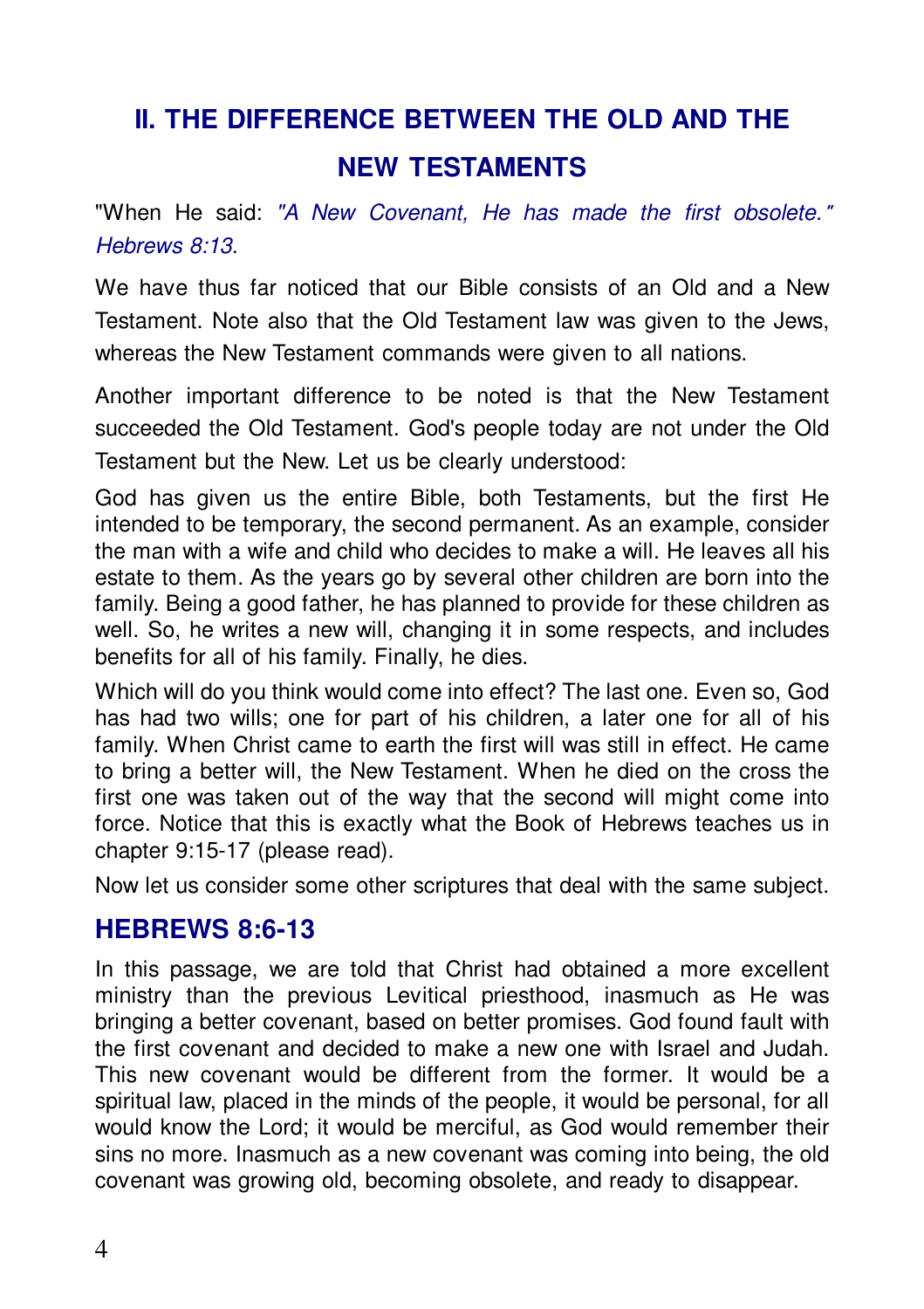| <b>OLD TESTAMENT</b>                                 | <b>NEW TESTAMENT</b>                                 |
|------------------------------------------------------|------------------------------------------------------|
| 1. Mediator - Moses                                  | 1. Mediator - Christ                                 |
| 2. Made nothing perfect - Hebrews<br>7:19            | 2. Better covenant: Better promises<br>- Hebrews 8:6 |
| 3. God found fault                                   | 3. Faultless.                                        |
| 4. Written on tables of stone - 2<br>Corinthians 3:7 | 4. Written in their hearts.                          |
| 5. Had to be taught: "know the Lord,"                | 5. All would know God                                |
| 6. No actual forgiveness.                            | 6. Forgiveness of sins.                              |
| 7. Ready to vanish away.                             | 7. Abiding                                           |

## **ROMANS 7:4**

In this passage we are again taught that God's people are no longer under the law of Moses. This the apostle Paul does, by mentioning the wellknown laws of marriage. How many husbands may a wife have, according to the Bible?

Clearly, "only one." If her husband dies. only then may she be found guiltless in marrying another. In verse four the application is then made:

"Therefore, my brethren, you also were made to die to the Law through the body of Christ,"

What could be clearer than Paul's illustration? One can no more be "married" to the law of Moses and to Christ at the same time. than to two husbands at the same time. Such would be spiritual adultery! Christians are dead to Moses and the law; they are "married" to Christ who died for them.

| Marriage                                                                                              | Spiritual Relationship                              |
|-------------------------------------------------------------------------------------------------------|-----------------------------------------------------|
| 1. Wife bound to husband "while he is 1. God's people once married to<br>living".                     | the Law.                                            |
| 2. At death - "she is free from the law 2. Loosed from the law by Christ's<br>concerning her husband. | death.                                              |
| 3. May marry another.                                                                                 | 3. Now married to Christ.                           |
| 4. If married to two - an "adulteress."                                                               | 4. If trying to be married to both -<br>"adultery." |

The student may also wish to read the following passages:

2 Corinthians 3; Colossians 2:13-17.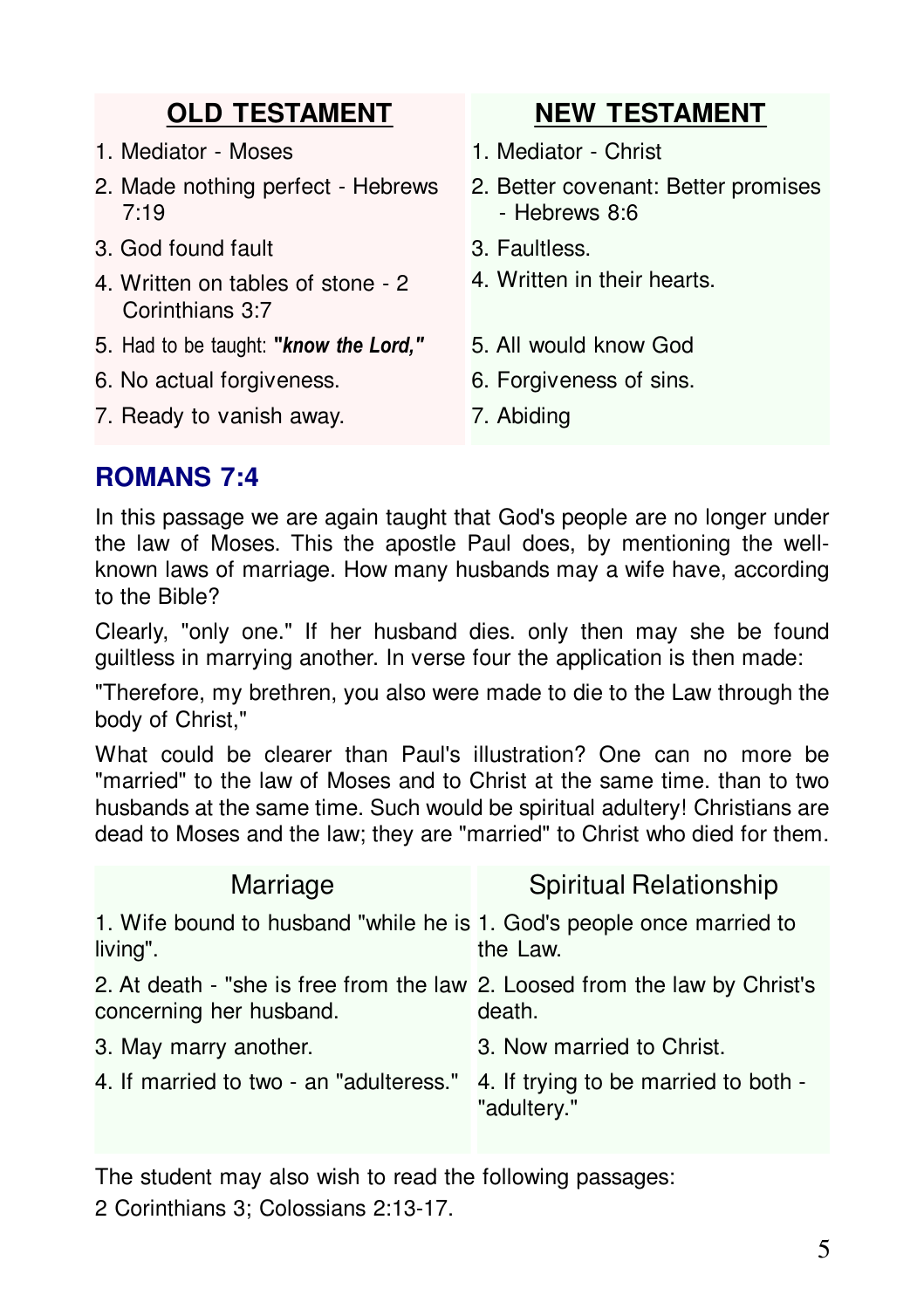# **QUESTIONS ON SECTION II.**

## **TRUE OR FALSE (Circle correct answer)**

- 1. T F God has had two Testaments.
- 2 T F Christ is the mediator of the New Testament
- 3 T F The New Testament came into force after Christ's death
- 4 T F The first covenant was faultless
- 5. T F Under the new covenant sins would be remembered no more.
- 6. T F Under the old covenant people had to be taught to "know the Lord."
- 7. T F "When He said, a new covenant, he has made the first obsolete."
- 8. T F It is lawful for a woman to be married to two husbands at the same time.
- 9. T F Christians have become dead to the law.
- 10. T F Christians are married to Christ.

## FILL IN THE CORRECT WORDS

- is, there must also of necessity be the 1. "For where a of the testator."
- 2. The \_\_\_\_\_\_\_ \_\_\_\_\_\_\_\_\_\_\_\_\_\_ followed the Old Testament.
- 3. Similar is the mediator of the New Testament.
- 4. The New Covenant is a covenant, established upon example promises.
- 5. Concerning the new covenant God said, "I will put my laws into their and write them in their **container** and write them in their
- 6. A woman, married to another man while her husband yet lives, is called an
- 7. Therefore, my brethren, you also were made to to the through the body of \_\_\_\_\_\_\_\_, that you might be \_\_\_\_\_\_\_\_\_\_\_ to another, to Him who was from the dead, that we might bear for God.

It is our pleasure to become acquainted with you through this course. We hope that we can serve you and become even better acquainted as time goes along.



Our only purpose in these lessons is to help the student gain a better understanding of God's word and to encourage obedience to the Gospel.

We ask you to determine now to complete each lesson of the course. Call on us if we can help you.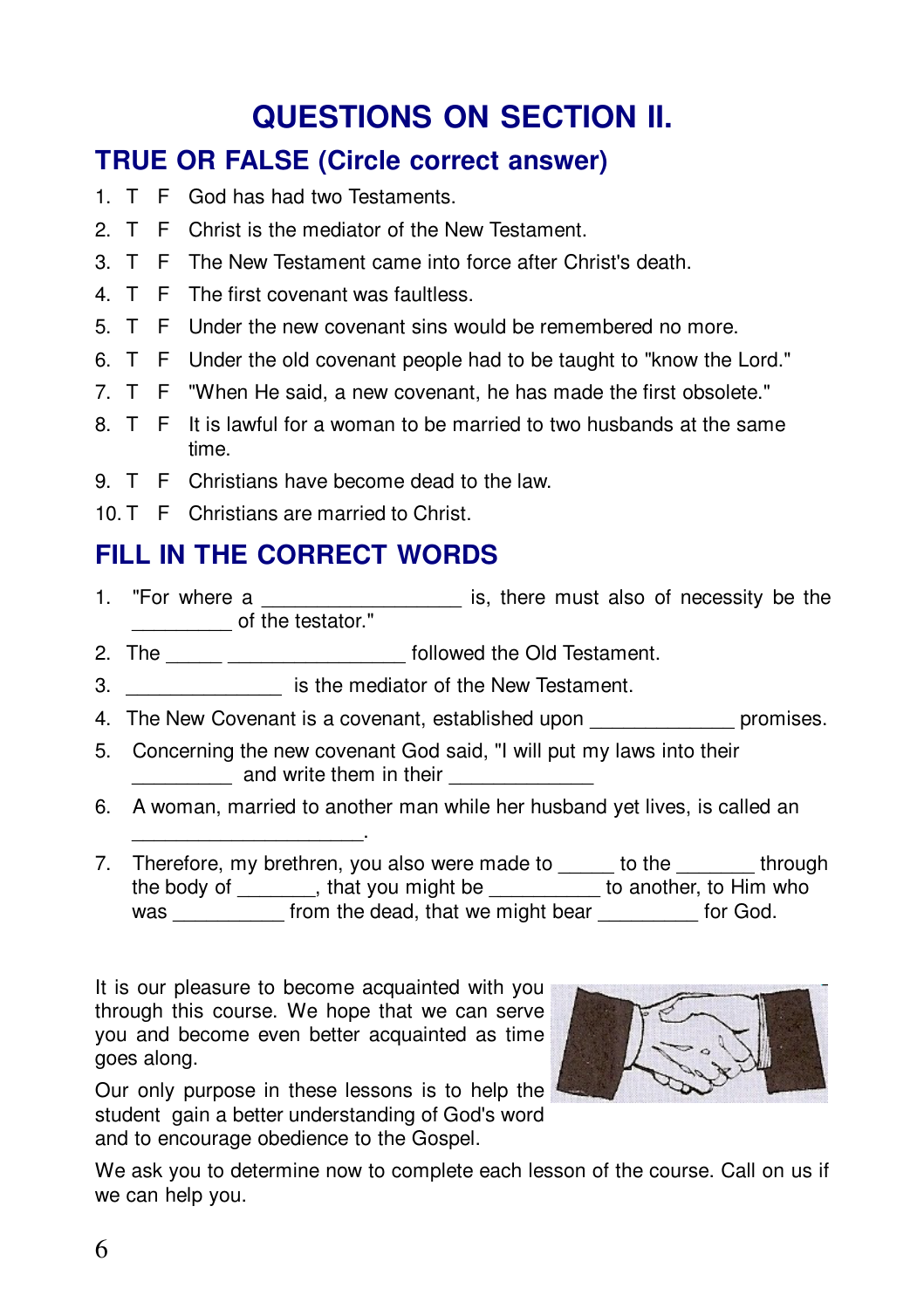## III. THE PURPOSE OF THE OLD TESTAMENT

Only one question presents itself to us now: Since the law has been abolished, is there any value in studying the Old Testament'! Yes. In Romans 15:4 we read. "For whatever was written in earlier times was written for our instruction, that through perseverance and the encouragement of the Scriptures we might have hope".

Again, I Corinthians 10:11 says, "Now these things happened to them as an example, and they were written for our instruction, upon whom the ends of the ages have come." As we read of Noah. Abraham and David let us take notice of their faithful lives and how God rewarded them. As we read of Cain, Esau and Jezebel let us note their infidelity and God's punishment for their sins. Though God's laws are different for us today, His attitude toward obedience and disobedience remains the same.

### **CONCLUSIONS FROM OUR FIRST LESSON**

Christians live under the New Testament of our Lord and Saviour. Jesus Christ. Nothing should be practiced in religion today that was not practiced by the early church.

A failure to distinguish between the two covenants has caused much religious division and the teaching of many "unauthorized" practices. Many denominations are doing what they ought not and leaving undone what the Lord has said they ought to do.

### QUESTIONS ON SECTION III

#### **YES or NO**

- I. Has the Law of Moses been taken away?
- 2. Can we learn anything from things written in earlier times?
- 3. Examples of wickedness in the Old Testament should serve as warnings to Christians.
- 4. \_\_\_\_ Are Old Testament worship and New Testament worship identical in practice?
- 5. Must Christians practice only those things authorized in the New Testament?

#### **FILL IN THE BLANKS**

1. A failure to distinguish between the two \_\_\_\_\_\_\_\_\_\_\_\_\_\_ has caused, practices.

2. \_\_\_\_\_\_\_\_\_\_\_\_\_\_\_\_\_\_\_\_\_\_\_ should be practiced in religion today that was not